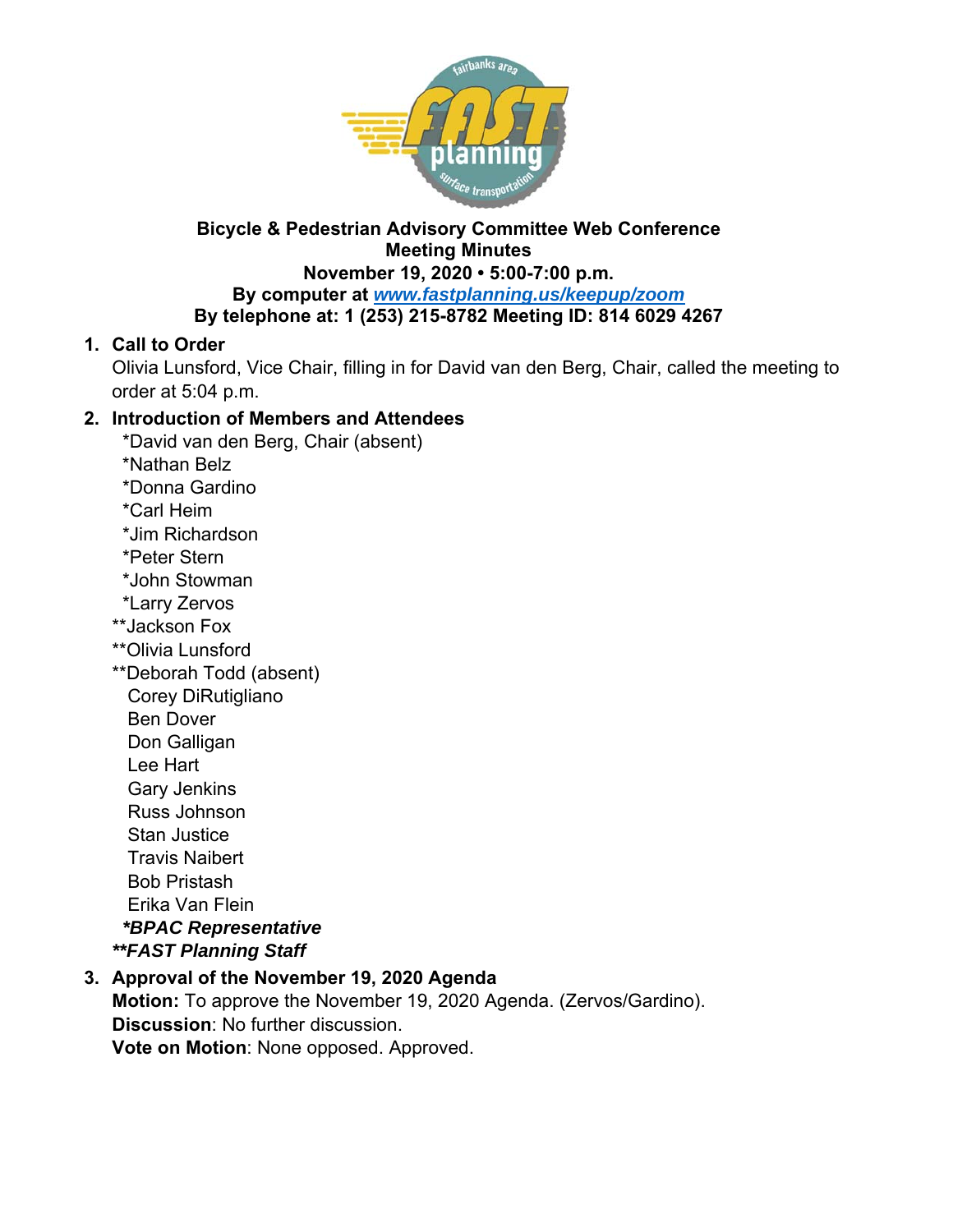# **4. Approval of the October 29, 2020 Meeting Minutes**

**Motion:** To approve the October 29, 2020 Meeting Minutes as written. (Zervos/Belz). **Discussion**: No further discussion.

**Vote on Motion**: None opposed. Approved.

**5. Staff /Working Group/Chair Reports** 

Mr. Fox provided the following updates:

- **5th Avenue Reconstruction Project**: Following the motion made on October 29, 2020 by the Bicycle & Pedestrian Advisory Committee (BPAC) recommending to the Technical Committee to extend the public process and require an interactive online open house to for the 5<sup>th</sup> Avenue Reconstruction Project to examine and reconsider both one-way and two-way typical sections for the project, Mr. Fox took the motion to the Technical Committee on November  $4<sup>th</sup>$  for review, with a presentation summarizing the four Stakeholder Group meetings held between January and March of 2020 and the design concepts that came out of those meetings. Following Mr. Fox's presentation of the Stakeholder Group process, another presentation was provided by Bob Pristash of the City of Fairbanks to walk the Technical Committee through their decision-making process in selecting a one-way alternative to move forward with the project. Since that time a web page for  $5<sup>th</sup>$  Avenue was set up on the FAST Planning website containing the recordings of the presentation by Mr. Pristash, as well as copies of presentations made by Mr. Fox and Mr. Pristash along with materials from the four Stakeholder Group meetings. The project was discussed at length at the November 4, 2020 Technical Committee Meeting. The outcome of that meeting was a motion made and passed by the Technical Committee to continue public outreach for the typical sections during final design of 5<sup>th</sup> Avenue project based on available funding. Mr. Fox presented the decisions made by both the BPAC and Technical Committee to the Policy Board at their November 18, 2020 meeting. Mr. Fox received a communication from Bob Pristash and Ivet Hall, to forward on to the  $5<sup>th</sup>$  Avenue Stakeholder Group, that they made the decision to proceed with the one-way street design but planned to reach out to the Stakeholders once they further developed those typical sections to gain input before the preferred typical section was created.
- **Status Update for Sidewalk on Merhar Loop Road in the Bentley Trust Area**: Mr. Fox provided an update on the sidewalk that has not been installed near Cold Spot Feeds and Sports Authority from the roundabout on Helmericks along the loop around to near Pier 1 Imports. Mr. Fox asked Mr. Pristash to provide a response and received an email stating that the 2015 Developer Agreement had a five-year time limit with provisions for a one-year extension to get the sidewalk installed. The Agreement was signed in August 2015, so technically that Agreement had expired but the City had the option to extend that for a year or more. Mr. Pristash was suggesting modification to the timeline for the installation of that sidewalk which was the responsibility of the Developer.

## **Working Group Reports**

No Working Group Reports.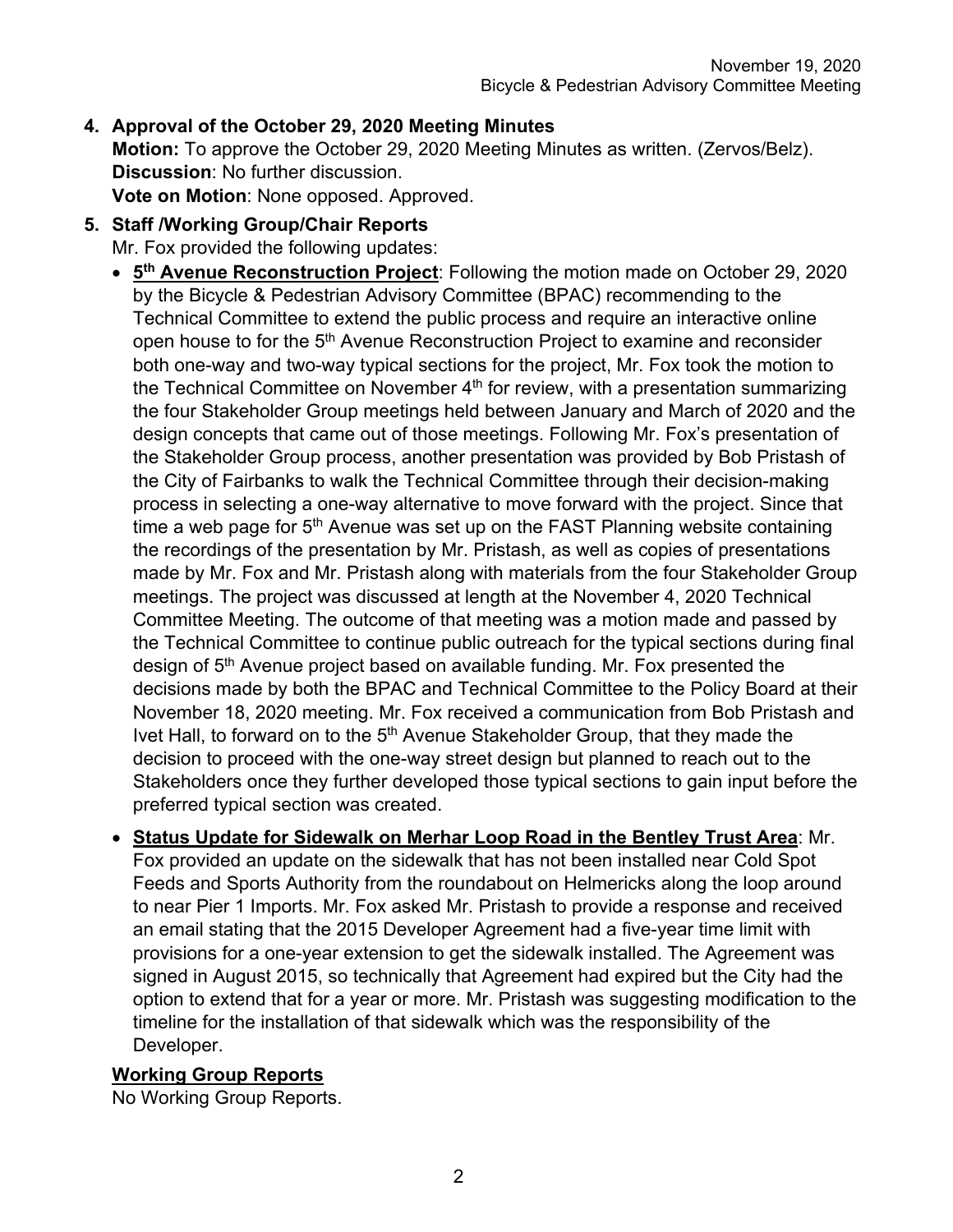## **Chair Report**

No Chair Report.

## **6. Public Comment Period**

**Ben Dover** inquired if the new sidewalks that got built in the Merhar area would affect their taxes to maintain the new stuff they were building.

Mr. Fox stated that he did not believe that it would as the landowner currently paid the property taxes on the property and if lots were sold or leased or improvement were made, it would actually increase the tax base and provide more funding to the City that would cover the maintenance expense of this road.

**Stan Justice** commented that last spring he had talked to the BPAC and complained about the loader that had made the Skarland Trail impassable along Ballaine Road and it did some good because this year the loader came through and did not destroy the trail. Mr. Justice thanked the BPAC for their work.

## **7. Old Business**

## **a. Lacey Street Reconstruction Stakeholder Meetings Update**

Mr. Fox recapped the last Stakeholder Group Meeting that was held for the Lacey Street Project and presented the final design concepts that came out of that meeting. Mr. Fox stated that the graphics were also posted to the FAST Planning website on the Lacey Street Reconstruction Project web page. Mr. Fox will provide a presentation of the final design concepts next to the Technical Committee and Policy Board at their December meetings.

## **b. Discussion of Changes to Alaska Administrative Code (AAC) and/or Local Laws**

- 13 AAC 02 400 Riding Bicycles on Roadways and Bicycle Paths
- 13 AAC 02 050 Driving on Right Side of Roadway, Exceptions & Special **Situations**
- 13 AAC 02 455 Operation of Off-Highway Vehicles on Highways & Other **Locations**

Mr. Fox explained that a variety of related documents were included in the meeting packet along with some new proposed changes for the Alaska Administrative Code to address deficiencies and improve safety for bicyclists. Further discussion was postponed to the December 17, 2020 meeting.

## **8. New Business**

## **a. Old Steese Highway Reconstruction – Guest Presentation by DOT&PF**

Mr. Fox introduced Gary Jenkins of DOWL who provided a brief presentation about the Old Steese Highway Reconstruction Project.

## **b. Winter Maintenance of Non-Motorized Paths**

Ms. Lunsford introduced Jim Richardson of the BPAC to provide information about the problems with winter maintenance on non-motorized paths. Further discussion was postponed to the December 17, 2020 meeting

## **c. New NCHRP "Guidance to Improve Pedestrian & Bicycle Safety at Intersections"**

Postponed to the December 17, 2020 meeting.